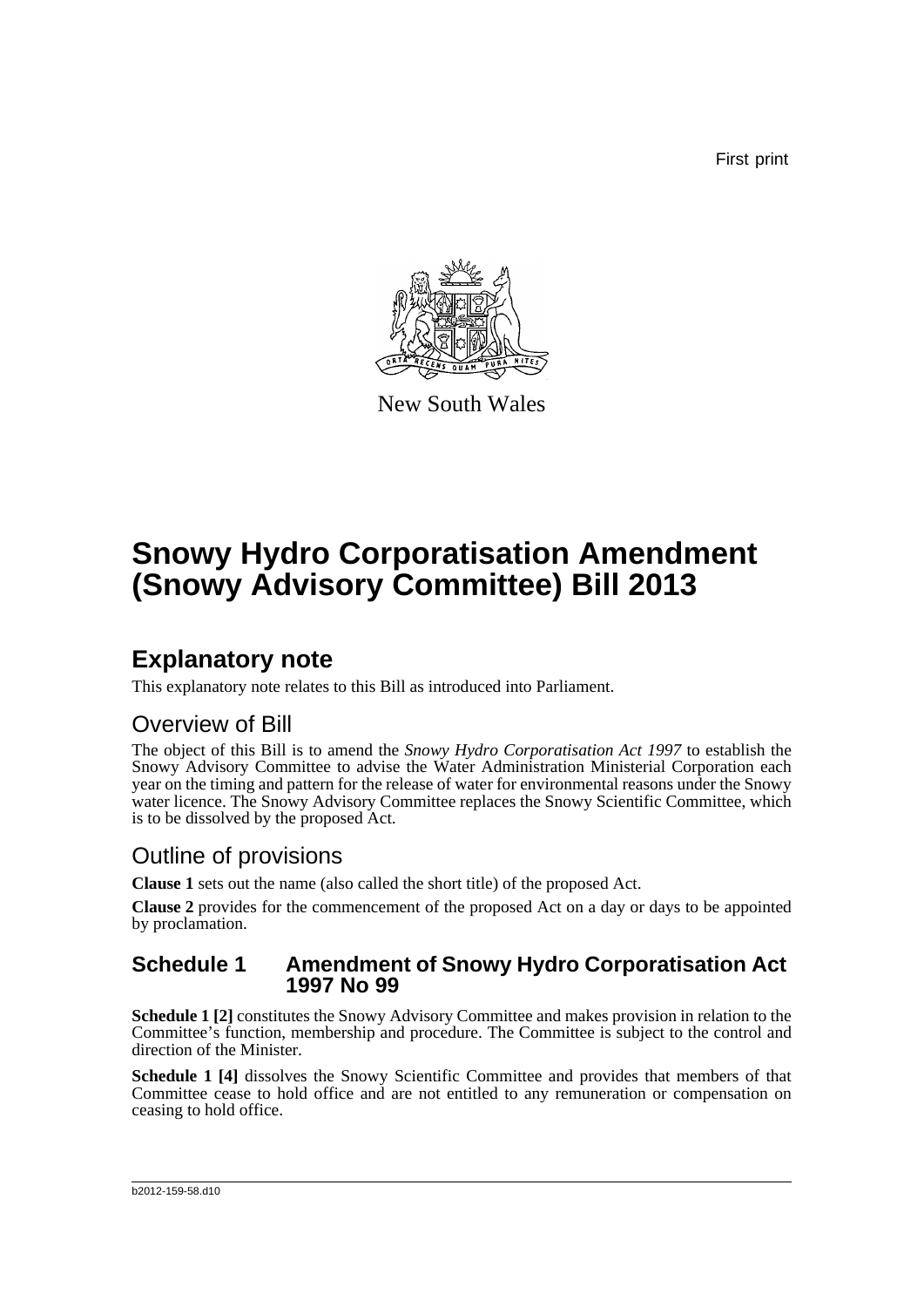**Schedule 1 [1]** is consequential on the dissolution of the Snowy Scientific Committee.

**Schedule 1 [3]** enables savings or transitional regulations to be made as a consequence of the proposed Act.

#### **Schedule 2 Consequential amendment of Local Land Services Act 2013 No 51**

**Schedule 2** omits uncommenced amendments relating to the Snowy Scientific Committee that will be redundant as a result of the proposed Act.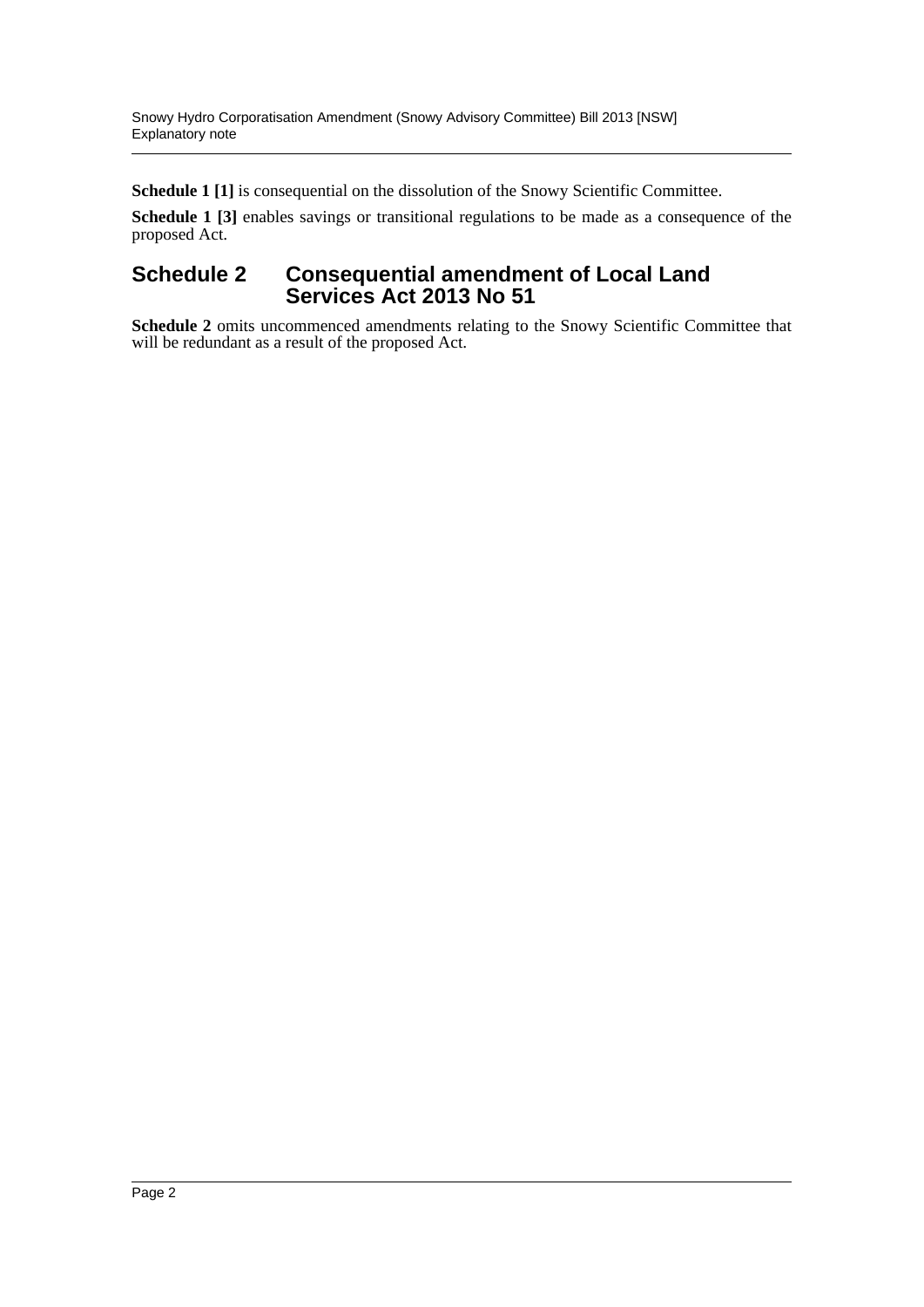First print



New South Wales

# **Snowy Hydro Corporatisation Amendment (Snowy Advisory Committee) Bill 2013**

### **Contents**

Page

|            | Name of Act                                                              |    |
|------------|--------------------------------------------------------------------------|----|
|            | 2 Commencement                                                           | 2  |
| Schedule 1 | Amendment of Snowy Hydro Corporatisation Act 1997 No 99                  | 3  |
|            | Schedule 2 Consequential amendment of Local Land Services Act 2013 No 51 | 5. |
|            |                                                                          |    |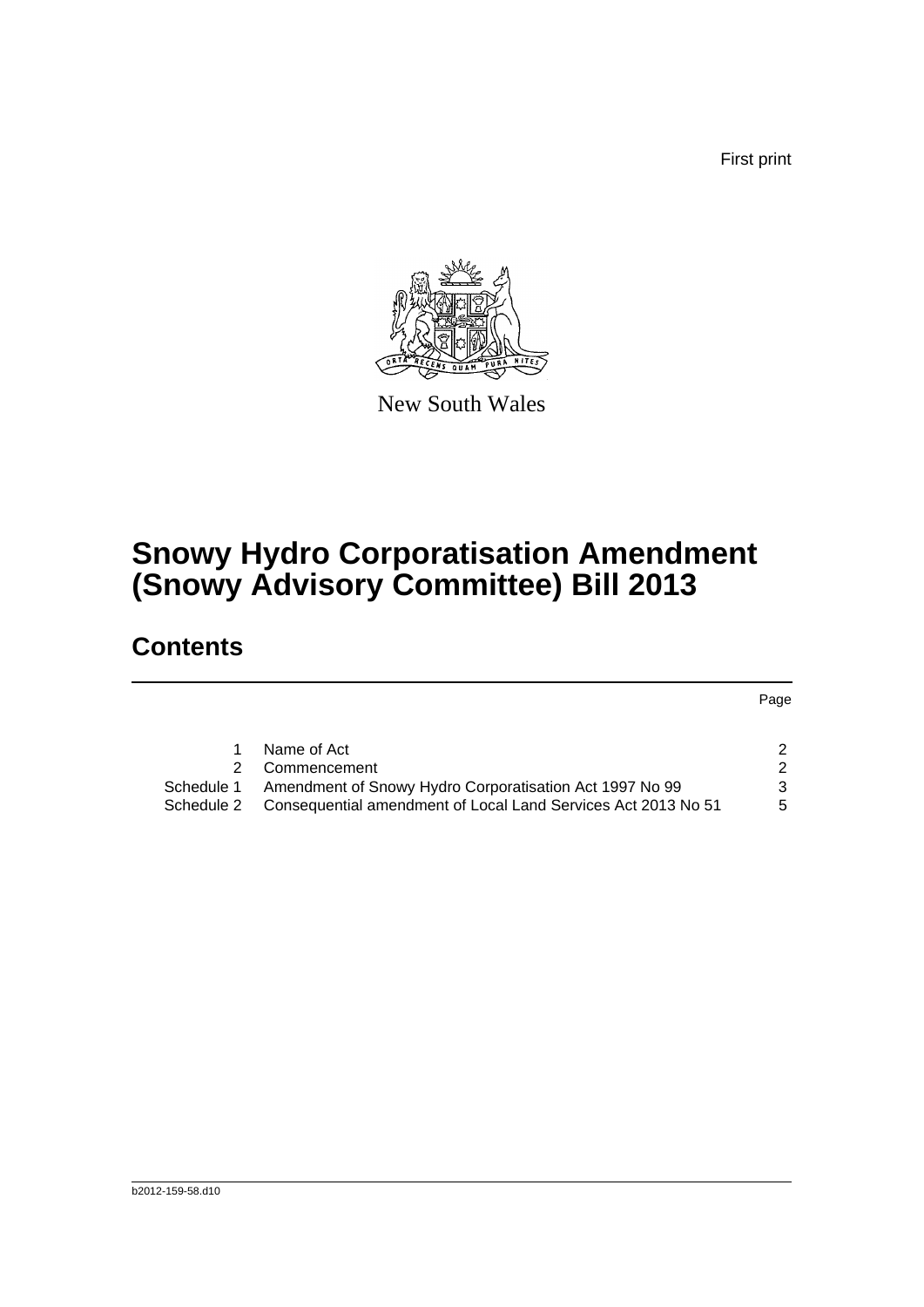

New South Wales

# **Snowy Hydro Corporatisation Amendment (Snowy Advisory Committee) Bill 2013**

No , 2013

#### **A Bill for**

An Act to amend the *Snowy Hydro Corporatisation Act 1997* to constitute the Snowy Advisory Committee and to specify its function; and for other purposes.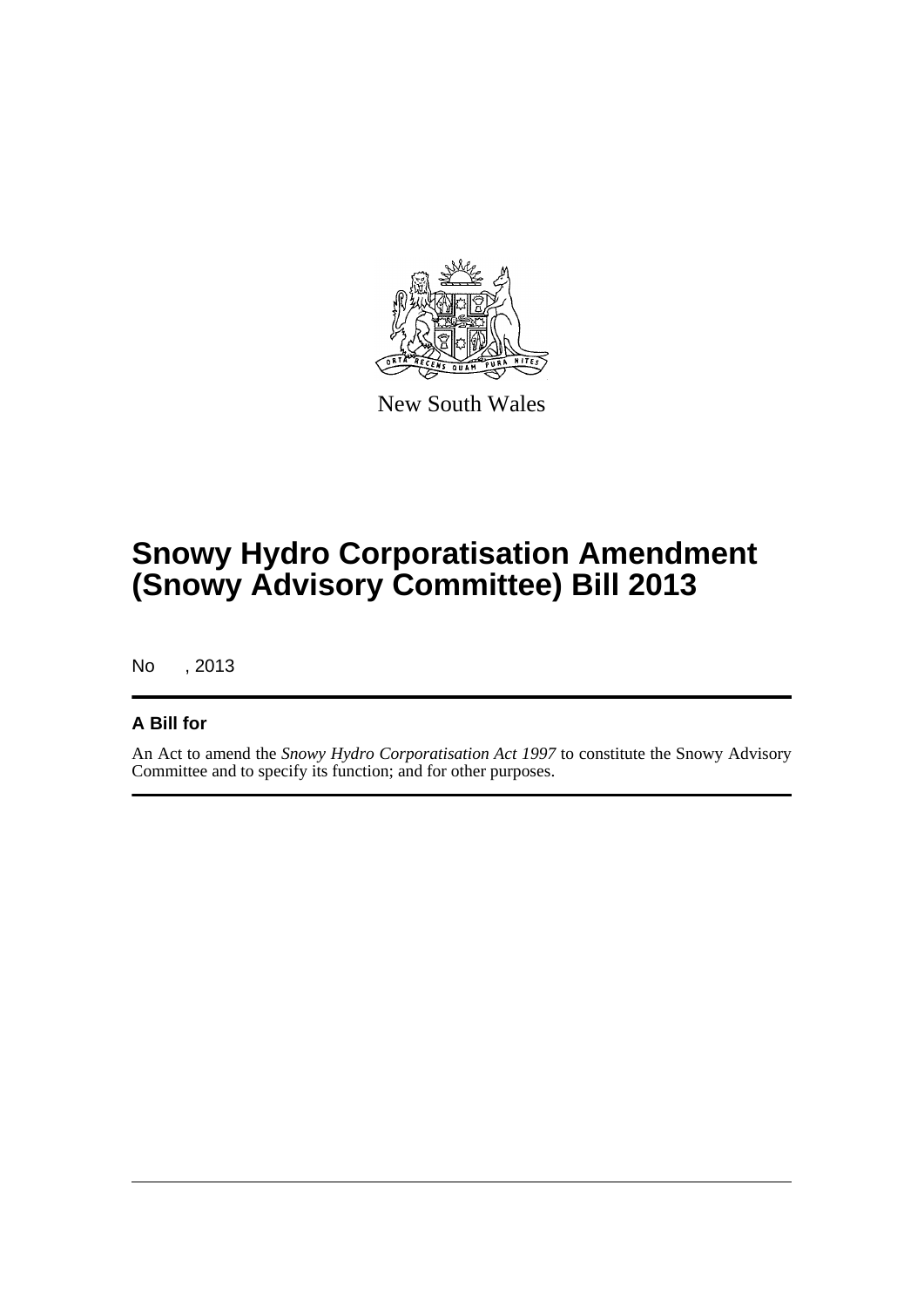<span id="page-4-1"></span><span id="page-4-0"></span>

| The Legislature of New South Wales enacts:                                                    |        |  |  |  |
|-----------------------------------------------------------------------------------------------|--------|--|--|--|
| Name of Act                                                                                   | 2      |  |  |  |
| This Act is the Snowy Hydro Corporatisation Amendment (Snowy Advisory<br>Committee) Act 2013. | 3<br>4 |  |  |  |
| <b>Commencement</b>                                                                           | 5      |  |  |  |
| This Act commences on a day or days to be appointed by proclamation.                          |        |  |  |  |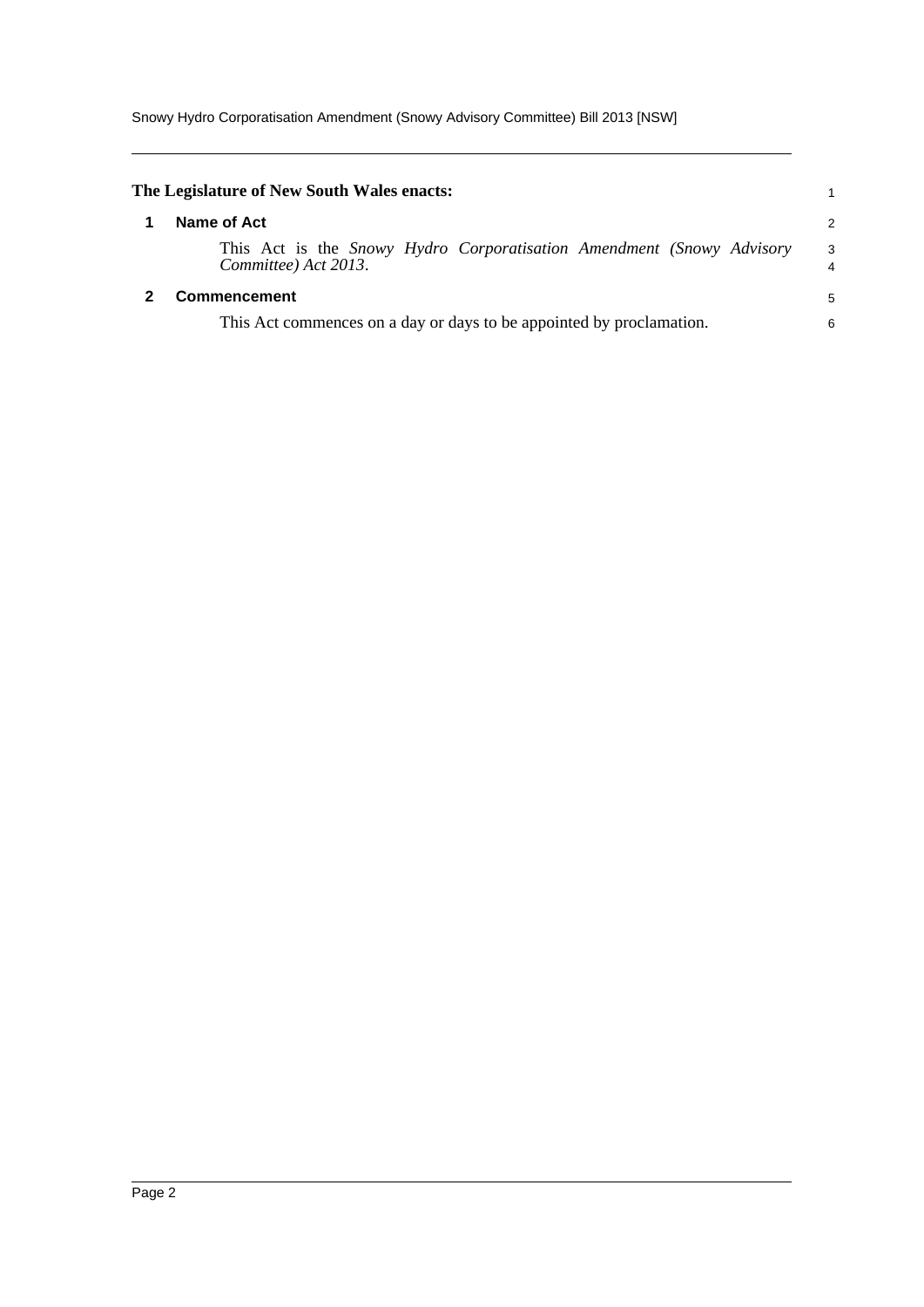<span id="page-5-0"></span>

| <b>Schedule 1</b> |                                                                  |      | <b>Amendment of Snowy Hydro Corporatisation Act</b><br>1997 No 99 | 1<br>$\overline{2}$                                                                                                                                                                                                     |                |
|-------------------|------------------------------------------------------------------|------|-------------------------------------------------------------------|-------------------------------------------------------------------------------------------------------------------------------------------------------------------------------------------------------------------------|----------------|
| $[1]$             |                                                                  |      |                                                                   | Section 27 Public consultation on review or variation of licence                                                                                                                                                        | 3              |
|                   | Omit section 27 (2) (b) and the last sentence of section 27 (2). |      |                                                                   |                                                                                                                                                                                                                         | 4              |
| $[2]$             | <b>Section 57</b>                                                |      |                                                                   |                                                                                                                                                                                                                         | 5              |
|                   |                                                                  |      |                                                                   | Omit the section. Insert instead:                                                                                                                                                                                       | 6              |
|                   | 57                                                               |      | <b>Snowy Advisory Committee</b>                                   |                                                                                                                                                                                                                         |                |
|                   |                                                                  | (1)  |                                                                   | There is established by this Act the Snowy Advisory Committee (the<br>Committee).                                                                                                                                       | 8<br>9         |
|                   |                                                                  | (2)  |                                                                   | The function of the Committee is to advise the Water Administration<br>Ministerial Corporation each year on the timing and pattern for the release of<br>water for environmental reasons under the Snowy water licence. | 10<br>11<br>12 |
|                   |                                                                  | (3)  |                                                                   | The Committee is to consist of:                                                                                                                                                                                         | 13             |
|                   |                                                                  |      | (a)                                                               | at least 6 members appointed by the Minister, and                                                                                                                                                                       | 14             |
|                   |                                                                  |      | (b)                                                               | a member appointed by the Minister who is by the instrument of<br>appointment to be appointed as Chairperson of the Committee.                                                                                          | 15<br>16       |
|                   |                                                                  | (4)  |                                                                   | The membership of the Committee is to comprise the following:                                                                                                                                                           | 17             |
|                   |                                                                  |      | (a)                                                               | at least 2 members must be community representatives,                                                                                                                                                                   | 18             |
|                   |                                                                  |      | (b)                                                               | of the community representatives, 2 are to be nominated by a Minister<br>of the State of Victoria,                                                                                                                      | 19<br>20       |
|                   |                                                                  |      | (c)                                                               | at least 1 member must be a representative of environmental interest<br>groups,                                                                                                                                         | 21<br>22       |
|                   |                                                                  |      | (d)                                                               | at least 1 member must be a representative of Aboriginal interests,                                                                                                                                                     | 23             |
|                   |                                                                  |      | (e)                                                               | at least 1 member must be a representative of the government of the<br>State of New South Wales,                                                                                                                        | 24<br>25       |
|                   |                                                                  |      | (f)                                                               | at least 1 member must be a representative of the government of the<br>State of Victoria.                                                                                                                               | 26<br>27       |
|                   |                                                                  | (5)  |                                                                   | The regulations may make provision with respect to the membership of the<br>Committee.                                                                                                                                  | 28<br>29       |
|                   |                                                                  | (6)  |                                                                   | A member of the Committee holds office for such period (not exceeding<br>3 years) as is specified in the member's instrument of appointment, but is<br>eligible (if otherwise qualified) for re-appointment.            | 30<br>31<br>32 |
|                   |                                                                  | (7)  | by it.                                                            | The Committee is subject to the control and direction of the Minister in the<br>exercise of its function, except in relation to the contents of any advice given                                                        | 33<br>34<br>35 |
|                   |                                                                  | (8)  |                                                                   | A member may resign from office, or may be removed from office by the<br>Minister with the approval of the person or body that nominated the member<br>for appointment.                                                 | 36<br>37<br>38 |
|                   |                                                                  | (9)  |                                                                   | The procedure for the calling of meetings of the Committee and for the<br>conduct of business at those meetings is, subject to this section and the<br>regulations, to be as determined by the Committee.               | 39<br>40<br>41 |
|                   |                                                                  | (10) |                                                                   | Unless otherwise provided by the regulations, the quorum for a meeting of the<br>Committee is a majority of the members for the time being.                                                                             | 42<br>43       |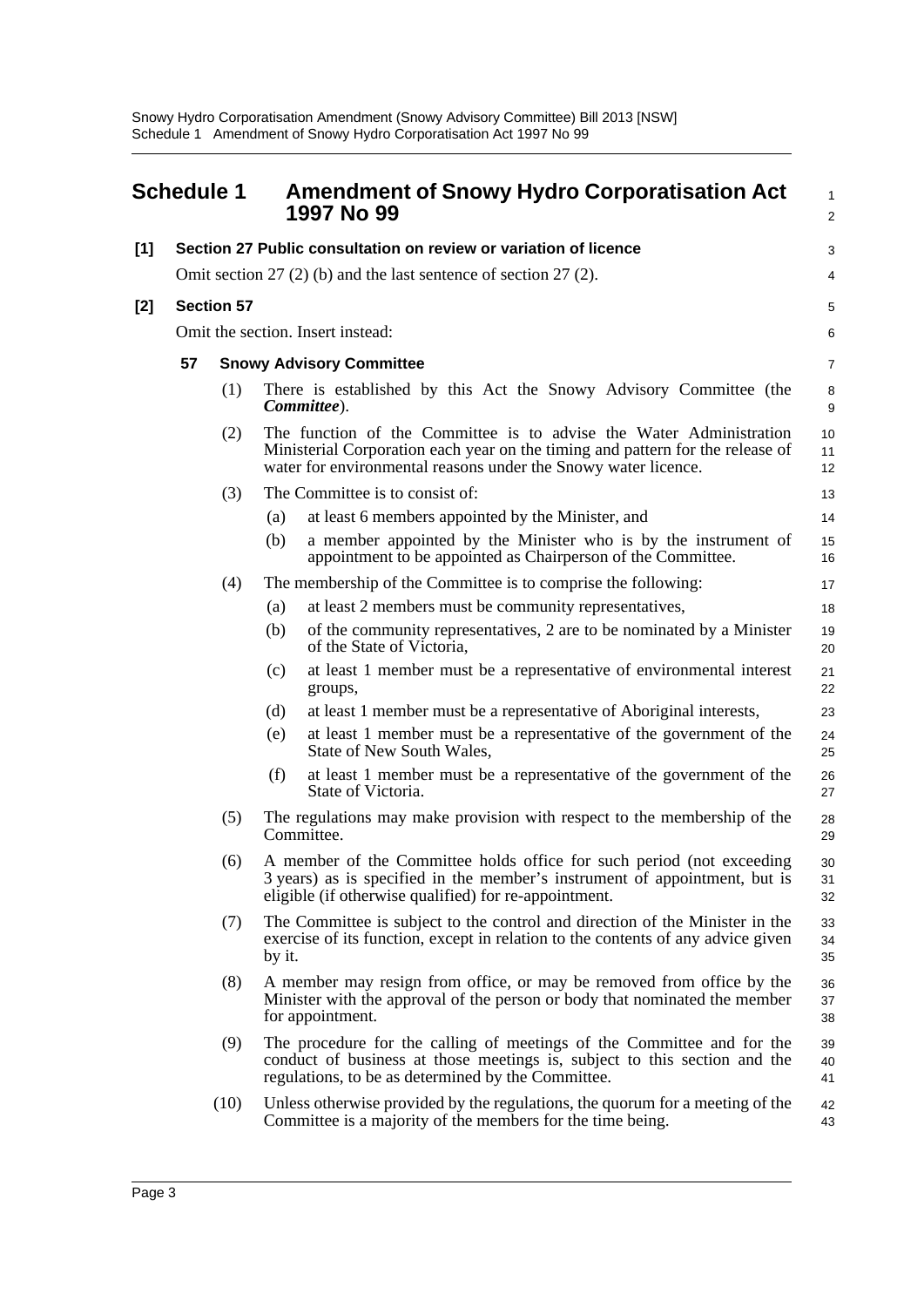Snowy Hydro Corporatisation Amendment (Snowy Advisory Committee) Bill 2013 [NSW] Schedule 1 Amendment of Snowy Hydro Corporatisation Act 1997 No 99

| [3] |             |     | Schedule 4 Savings, transitional and other provisions                                                                                                                                                            | 1              |
|-----|-------------|-----|------------------------------------------------------------------------------------------------------------------------------------------------------------------------------------------------------------------|----------------|
|     |             |     | Insert at the end of clause $1(1)$ :                                                                                                                                                                             | $\overline{c}$ |
|     |             |     | any Act that amends this Act                                                                                                                                                                                     | 3              |
| [4] | Schedule 4  |     |                                                                                                                                                                                                                  | 4              |
|     |             |     | Insert at the end of the Schedule with appropriate Part and clause numbering:                                                                                                                                    | 5              |
|     | <b>Part</b> |     | <b>Provision consequent on enactment of Snowy</b>                                                                                                                                                                | 6              |
|     |             |     | <b>Hydro Corporatisation Amendment (Snowy</b>                                                                                                                                                                    | $\overline{7}$ |
|     |             |     | <b>Advisory Committee) Act 2013</b>                                                                                                                                                                              | 8              |
|     |             |     | <b>Dissolution of Snowy Scientific Committee</b>                                                                                                                                                                 | 9              |
|     | (1)         |     | On the commencement of this clause:                                                                                                                                                                              | 10             |
|     |             | (a) | the body corporate established by this Act as the Snowy Scientific<br>Committee is dissolved, and                                                                                                                | 11<br>12       |
|     |             | (b) | any assets, rights and liabilities of the Snowy Scientific Committee<br>become the assets, rights and liabilities of the Crown, and                                                                              | 13<br>14       |
|     |             | (c) | each person appointed as a member of the Snowy Scientific Committee<br>ceases to hold office as such a member.                                                                                                   | 15<br>16       |
|     | (2)         |     | A person who ceases to hold office as a member of the Snowy Scientific<br>Committee is not entitled to any remuneration or compensation because of the<br>loss of that office.                                   | 17<br>18<br>19 |
|     | (3)         |     | A reference in any other Act, or in any instrument of any kind (including any<br>contract or agreement), to the Snowy Scientific Committee is to be construed<br>as a reference to the Snowy Advisory Committee. | 20<br>21<br>22 |
|     |             |     |                                                                                                                                                                                                                  |                |